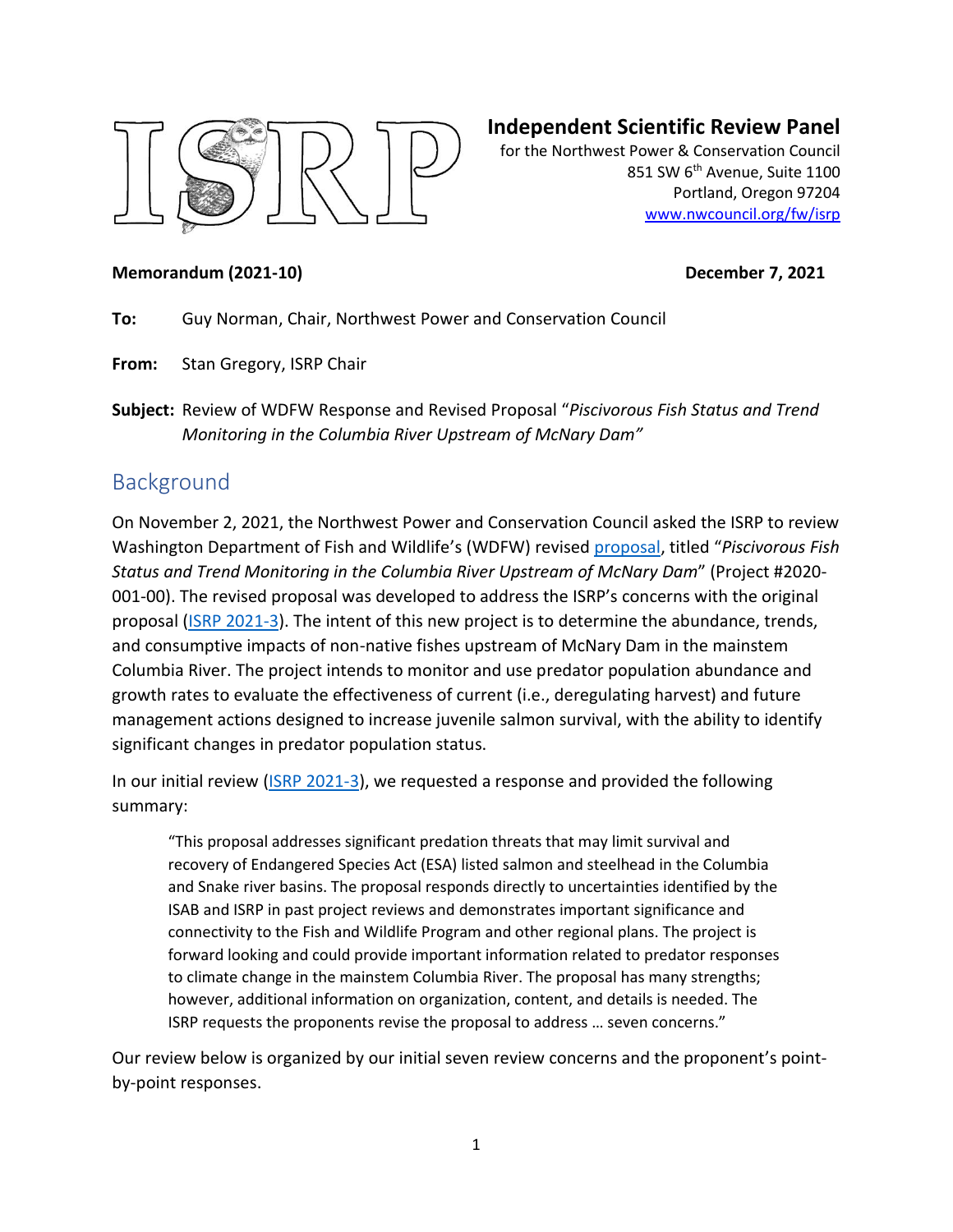# ISRP Recommendation

# **Meets Scientific Review Criteria**

The ISRP recognizes and appreciates the effort it took to provide a major rewrite of the proposal, especially the improvements of the Objectives and Methods sections. The revised organization of methods by objective and sub-objective provided much needed connectivity and continuity between the goals, objectives, and methods. In addition, the methods were much improved in both clarity and scientific rigor by emphasizing the area sampled (vs. CPUE), by strengthening the habitat classification and stratification effort, by including primary and secondary non-native predators, and by establishing desired precision standards (i.e., CVs of the abundance estimates). The general responsiveness to the ISRP suggestions was much appreciated, and the revised proposal should serve well to guide the project into the future.

# ISRP Comments on Proponent Responses to ISRP Initial Comments

# **1. Problem Statement**

- a. *Proponent Response: Smallmouth Bass, Walleye, Northern Pikeminnow, and Channel Catfish are believed to be the primary apex predators on juvenile salmonids above McNary Dam. However, we will also examine the diets of presumed less common non-native piscivores such as Largemouth Bass, Yellow Perch, and Black Crappie. These species have been found to entrain into the Columbia River from the Ringold and Esquatzel wasteways (WDFW, unpublished data). However, their presence and distribution in the river is unknown.*
- b. *Proponent Response: The ESA listed ESU's potentially impacted by predation include the middle and Upper Columbia spring Chinook salmon and steelhead, Snake River sockeye, steelhead, and spring and fall Chinook populations.*

**ISRP final comments:** While channel catfish were not mentioned in the leading sentence of the Problem Statement ("*What is the annual abundance (status) and population growth (trend) of NPM, SMB, and WAL, upstream of McNary Dam and what is the impact (predation) on juvenile salmonids?"*), it became clear later in the Problem Statement and in the Objectives that channel catfish have been included for evaluation by this project.

Although the proponent's response is reassuring that "*diets of presumed less common nonnative piscivores such as Largemouth Bass, Yellow Perch, and Black Crappie*" will be examined, these species are not explicitly mentioned in the Problem Statement or in the relevant Objective 5, and the wording added to the revised proposal under Objective 5 is vague about what will be evaluated [p.26*: "Less common non-native fishes (e.g. Largemouth Bass, Yellow Perch, Black Crappie) will be collected and evaluated for predatory impact on salmonids*)"]. In the next annual report, the ISRP would like to see more explicit descriptions of what work has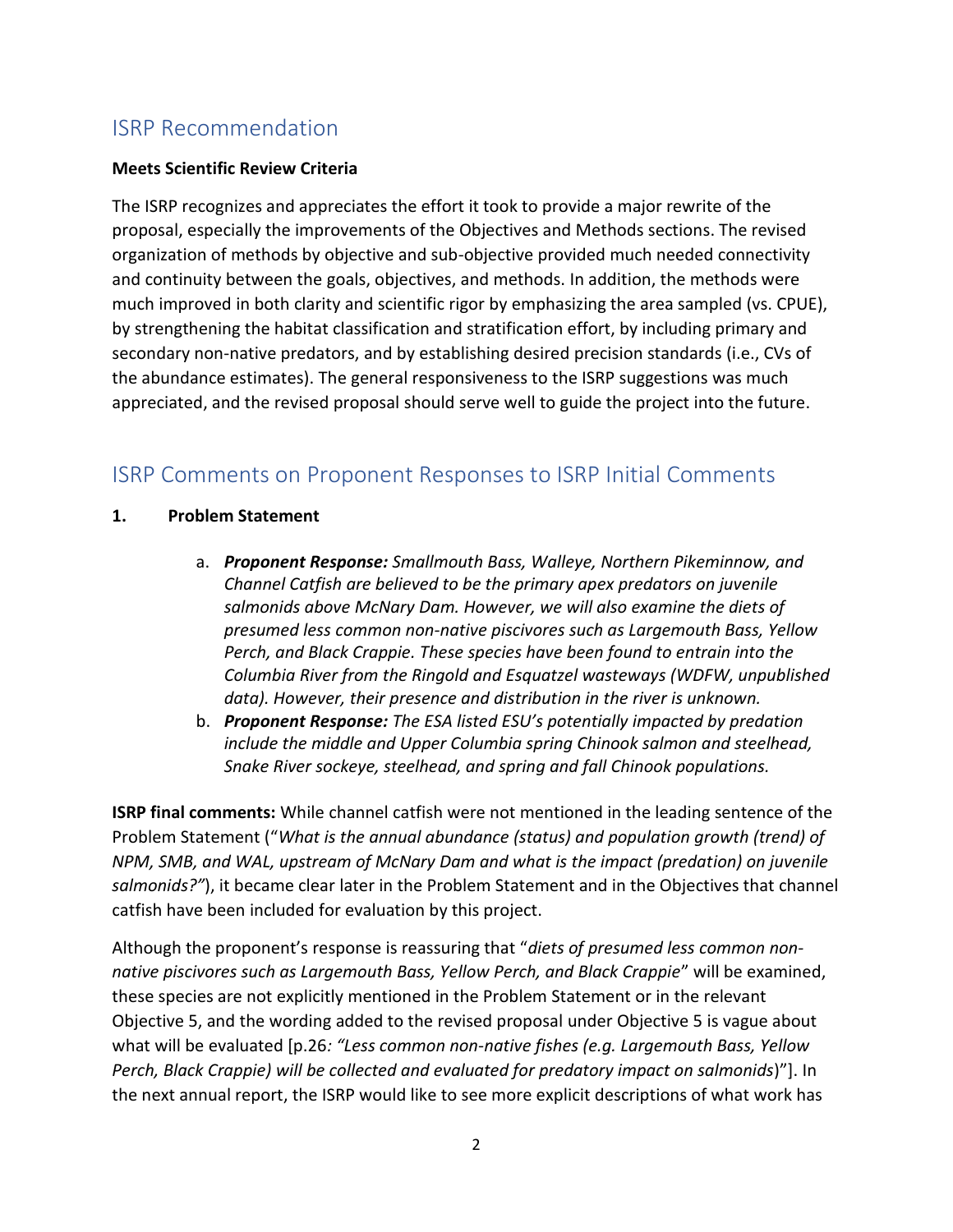been conducted or is planned to evaluate the potential impact of these less common, nonnative, and potentially predatory fishes.

The proponent added requested clarification about ESA-listed ESUs that might be affected by these predators. The ISRP encourages the proponent to seek and use additional methods to differentiate impacts at the DPS, MPG, and population levels.

# **2. Goal Statement**

a. *Proponent Response: The goal of this project is to better understand population abundance trends of fish predators and their predatory impacts on juvenile salmon and steelhead populations in the Columbia River above McNary Dam, and evaluate the effectiveness of current (e.g., deregulating harvest) and future management actions designed to increase juvenile salmon survival by decreasing predator population abundance over time and space. This project will not directly determine predatory impacts to specific stocks. Instead, our goal is to evaluate ways to proportionately infer consumptive impacts to specific stocks and hatchery versus wild fish by evaluating parameters such as prey size, consumption over time and space, and stock specific PIT tag return ratios at McNary Dam.*

**ISRP final comments:** The goal statement was revised as requested and now contains a clearer set of appropriate qualitative desired outcomes for the project. The existing statement suggests that future management actions will be evaluated by this project. Depending on the nature of those future changes, the proposed methods may not be adequate. It is, however, within the scope of this project to evaluate the need for future management actions. This goal statement should be modified in the next annual report.

# **3. Objective**

a. *Proponent Response: Objectives, including some sub-objectives, were added to this section. Objectives were also listed in the methods section ahead of each set of associated tasks for better organization.*

**ISRP final comments:** The addition of a formal list of seven objectives largely met the requested SMART Objective format and directly supported accomplishment of the revised goals. The wording of the sub-objectives could be significantly improved. As is, some are incomplete statements that read like titles rather than descriptive statements. For example, Sub-objective 1.2 could be changed from "Sample site selection" to the more descriptive "Select sample sites using a spatially balanced generalized random tessellation stratified (GRTS) draw." These subobjective titles should be developed into descriptive statements in the next annual report and included in future proposals.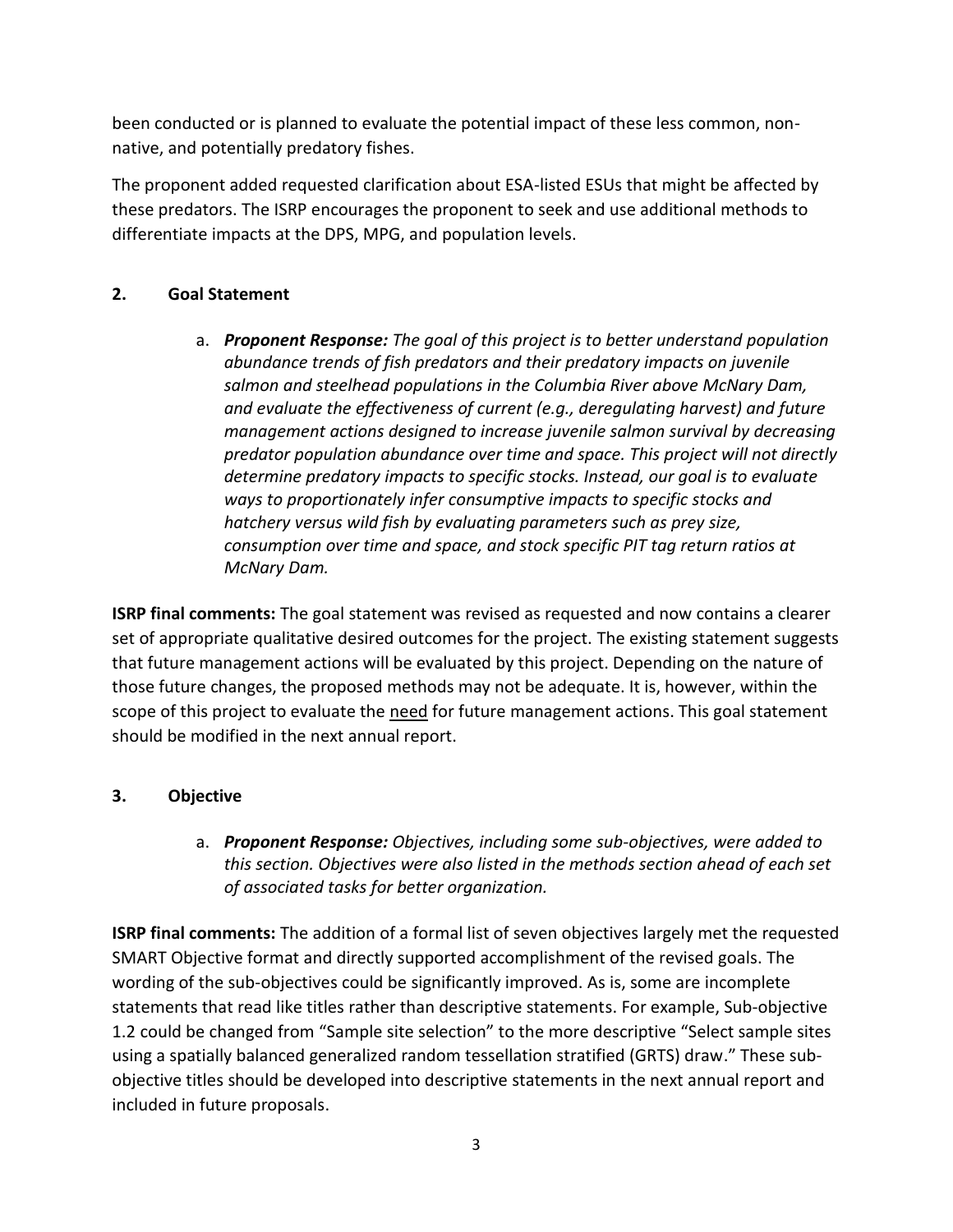- 4. **Methods** (specific questions with subsequent answers follow)
	- **a. The proposed methods primarily target smallmouth bass. Although the proponent states that variable mesh gill netting in offshore, deeper areas may be needed to adequately assess the walleye population, this method is not incorporated in an Implementation Objective.**

*Proponent Response: Gill netting has been removed from the proposal due to concerns of bi-catch of ESA listed species and net loss. Deploying gill nets in low flow can still be problematic based on past WDFW attempts.*

**ISRP final comments:** With the elimination of gill netting (for a good reason), the problem of species selectivity may be exacerbated. Capture probability of boat electrofishing will likely be low for walleye and channel catfish. This would lead to a limited number of marks applied, few recaptures, and imprecise estimates of abundance, leading to similarly imprecise estimates of predation impact. As indicated in the methods for Objective 1, it will be imperative to track the CV of the abundance estimate for each of the primary species to gauge if electrofishing shorelines (perhaps after adjusting length or number of sites) is, by itself, adequate for estimating abundance of each of the predator fish species with the level of precision the proponent indicates is targeted in Objective 1 (CV <30% for smallmouth bass and northern pikeminnow; CV < 50% for walleye and channel catfish). In that the CVs achieved by McMichael (2018) presented in Table 1 tend to be higher than those targeted in this proposal, it is not clear how the proponent derived these CV targets and how the proponent expects to achieve them. It is likely, however, that achieving the targeted levels of CV will be essential to effectively assess predation. A methods assessment for achieving the targeted CVs should be completed as soon as adequate data are available.

> **b. The ISRP encourages the proponents to consider alternative approaches for addressing predator abundance in some of these habitats, such as tributaries and sloughs.**

*Proponent Response: The confluence stratum contains the tributaries, back waters, and sloughs. These areas all are available for selection under the GRTS draw. Although we will not sample into the tributaries, the confluence will be available for the GRTS draw (e.g., first draw has a site in the Yakima delta, west of Bateman Island). Islands within each stratum are also available for GRTS draw. The use of PIT tag detectors in the tributaries is an excellent idea to evaluate marked fish vacating the sample site between mark and recapture events. However, the allotted budget for this project will not allow us to implement this idea.*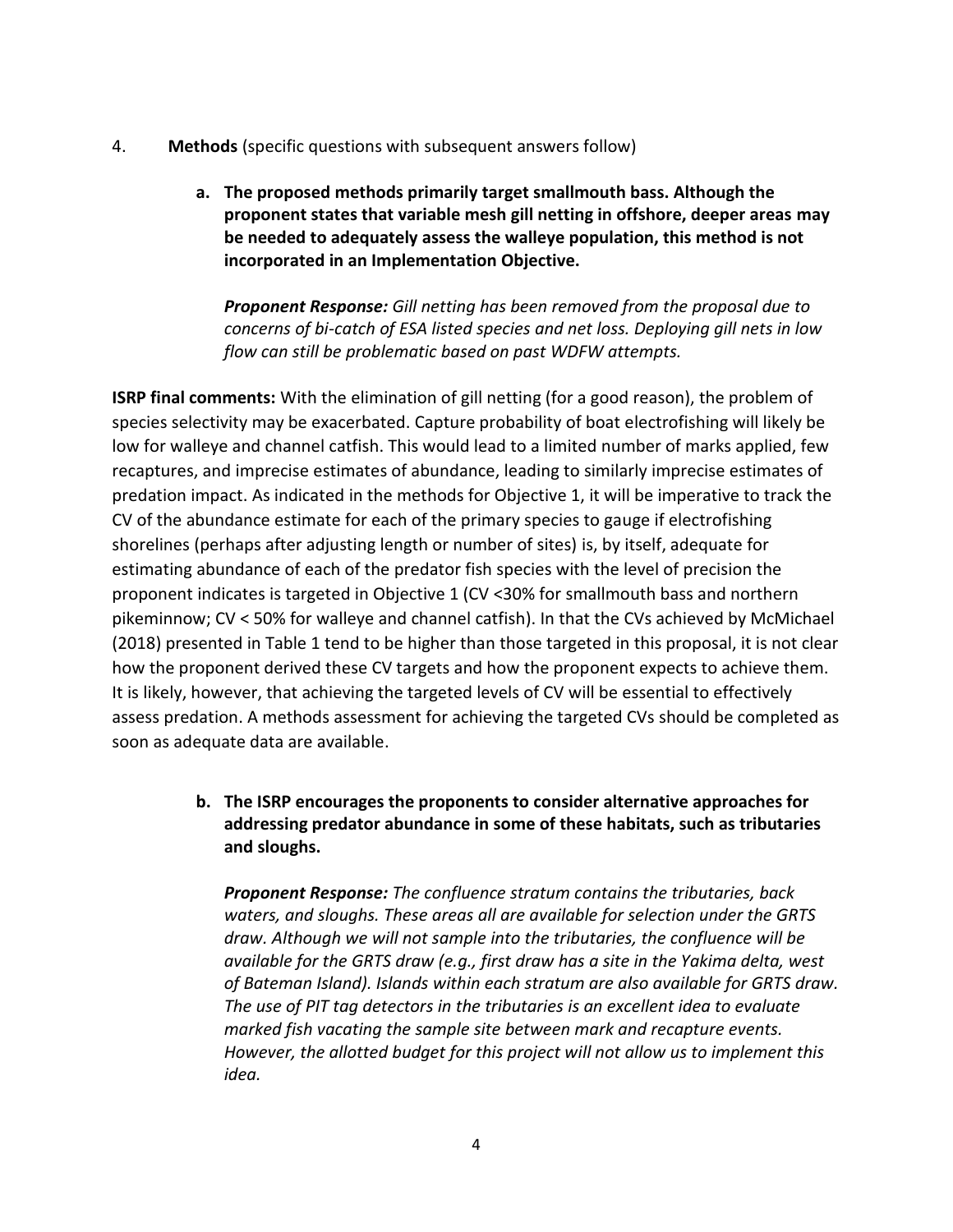**ISRP final comments:** Inclusion of tributaries, backwaters, and sloughs in the confluence stratum partially addresses the concern. While the proponent emphasized that there are limited alternatives largely based on budget constraints, new and additional methods will likely need to be considered and invoked in the future as the data are evaluated.

# **c. The linkage between habitat and site selection was not described**

*Proponent Response: We will do a GRTS design to select 8 sites per stratum in year one. Since habitat classification will be finished in year one, each site will represent one or more habitat classes. More sites will be selected if not all habitat classes are represented. Fish will be held separately for each habitat type when more than one habitat class is present in a sample site.*

**ISRP final comments:** The proponent's response adequately clarified the linkage between habitat and site selection.

> **d. The proposal should include more detail on the level of effort required to quantify habitat characteristics adequately for the analysis of habitat relationships and modeling.**

*Proponent Response: Habitat classification has begun and will be finished after year one of this project. We are using a combination of Google Earth and maps, and foot and on water surveys to classify all the habitat into pre-defined classifications (Table 3) along with using the USGS habitat model (Hatten et al. 2009). All spatial habitats will be entered into a GIS database.*

**ISRP final comments:** The proponent's response provided adequate detail.

**e. It was not clear if the sites used for mark-recapture would be contiguous**

*Proponent Response: The sites will not be contiguous, but rather "spread out" from each other to represent differing habitat classes. The GRTS is generally the most flexible design when we have no information on density, but the stratified design can improve precision of the estimates if stratification helps reduce the variance in density between sites. The 1.0-1.5 km sites will be sub-divided to reduce sampling to every 200 m, where fish will be processed and released.*

**ISRP final comments:** The proponent provided the additional information and clarity requested.

**f. The proponents should consider this issue when making decisions on logistics and the amount of time used to measure habitat characteristics. For example,**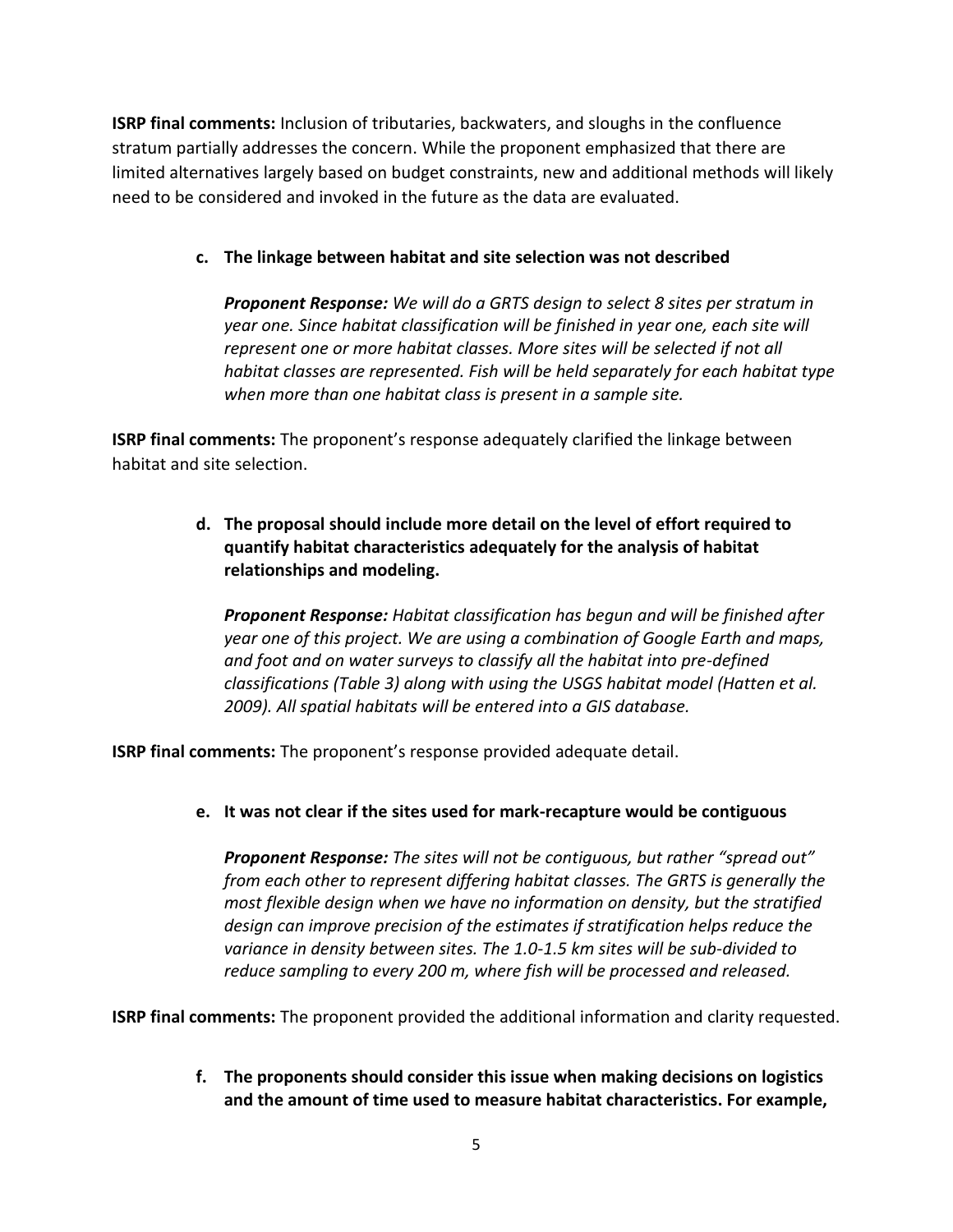**a second boat and crew that processes and redistributes fish would allow an increase in the number of sites sampled per night. Time consuming habitat measurements should be avoided if they reduce the number of sites that can be sampled.**

*Proponent Response: Habitat classification will be completed prior to sampling; therefore, it will not cut into the time spent sampling. Second crews are something we have done during past fish sampling events; however, the budget allocated to this project will not afford the cost of a second boat/crew to work-up fish simultaneously to the electrofishing crew. If additional sites are needed to meet objectives, then more focus and time will be spent in each stratum prior to moving to others.*

**ISRP final comments:** The proponent provided the additional information requested.

# **g. Will holding studies be conducted to evaluate mark-loss via tag shedding or post-release mortality? This might be worth the effort in the first study year.**

*Proponent Response: Based on the literature, tag retention is ≥98% when PIT*  tags are applied in the peritoneum cavity. We will also apply a fin clip on all *tagged fish to evaluate tag retention upon recapture.*

**ISRP final comments:** It appears that mark-loss holding and post-release survival studies will not be conducted, but the proponent provided helpful additional information about mark-loss assumptions. Mark loss can be substantial for some technicians. The assumed high retention rate (>98%) may not apply to all technicians, especially in the field and at night. As pointed out by the proponents, the double-tagging approach will allow estimation of mark loss after 24 hours at mark-recapture sites. A PIT tag scar would be visible within 24 hours, so those fish that shed tags within 24 hours would be classified as NewSheds. In contrast, recaptures of fish that have shed their tags from previous sampling occasions within the year, or across years, would not have a visible PIT scar and could be classified as OldSheds. This assignment would allow estimation of site-specific or trip-specific shed rates should that be needed.

While not mentioned in our previous review, the ISRP would like the proponent to ensure that direct mortality of electrofishing and handling will be tracked and evaluated. This should be documented in annual reports.

It was not clear whether the same randomly selected sites for mark-recapture will be sampled on both the first (mid-May) and second (early/mid-June) sampling sessions within a year or will be sampled again in subsequent years. Keeping the same sites (at least across occasions within a year) could provide valuable information on growth and perhaps even allow estimation of survival and abundance via an open population model for more abundant species. Selecting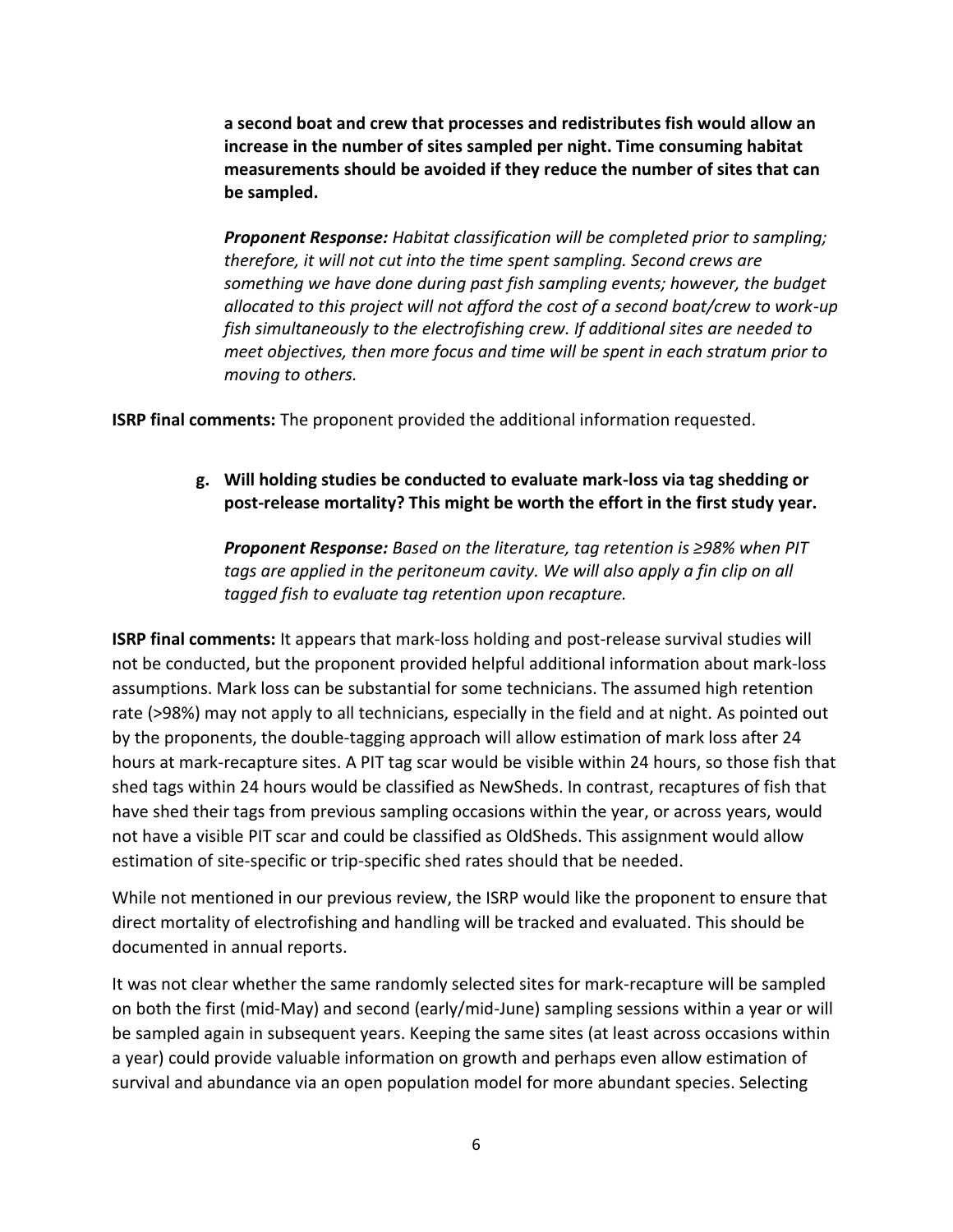new sites each sampling occasion and year eliminates these possibilities. Sampling the same sites within a year may offer the best compromise.

> **h. Methods should be provided to "identify year class strengths/failures, recruitment, growth, annual mortality, or compensatory predator response." What size or age of fish, by species, is expected to be fully recruited to the sampling gear? For example, will all smallmouth bass shocked and seen by the netters be targeted no matter how small? Will there be an analysis of the catch to determine if a minimum size needs to be declared for inclusion in the population analysis?**

*Proponent Response: All sizes of predator fish will be netted allowing a construction of relative age frequencies. We will utilize a suite of tools to help identify year class strength and total mortality. Age and length frequency will help determine year class strengths, especially since angler harvest is not restricted to length slot restrictions. Linear catch curves will be used to estimate annual and cohort specific total mortality over time. Age-1 predator fish are expected to recruit to the sampling gear with abundance estimates starting with fish >100 mm due to PIT tagging size limitations and when predators begin piscivory.*

**ISRP final comments:** The proponent provided the additional information requested.

**i. Much detail is lacking for Task 3.0 – Predator Consumption Rates by Species and Size Class. The method description indicates predation impacts can be assigned to "specific populations or groups of populations (i.e., ESU or DPS)." However, there is no description of the specific populations or groups for which estimates will be obtained.**

*Proponent Response: Although we recognize that predation likely occurs on all salmonids, this project will not directly determine predatory impacts to specific stocks. Budget limitations will not allow the use of genetic and isotopic analysis to differentiate between Chinook and steelhead prey when whole fish and/or diagnostic bones are absent in the diet. Our goal is to evaluate ways to proportionately infer consumptive impacts to specific stocks and hatchery versus wild fish by evaluating prey size, consumption over time and space, and stock specific PIT tag return ratios at McNary Dam.*

**ISRP final comments:** The proponent modified the proposal and provided some of the additional clarity requested. It will be important "to evaluate ways to proportionately infer consumptive impacts to specific stocks" in a consistent manner and to fully document progress in annual reports.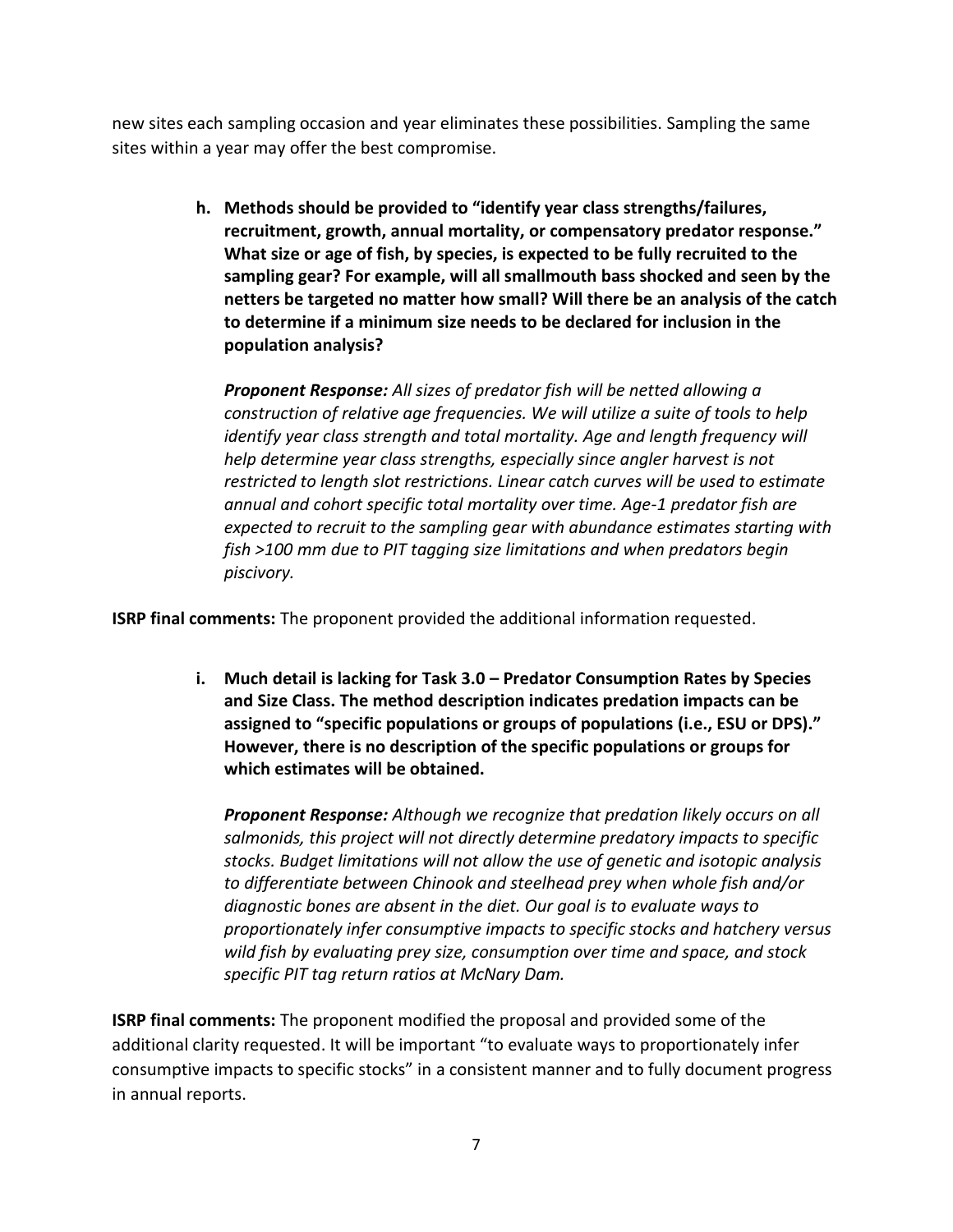Will predators be scanned for a coded wire tag (CWT)? This approach might provide additional data to estimate predation rates given that the number of CWT hatchery-origin juveniles released is known.

> **j. The first year of the study will be a critical learning period for understanding what can be done with the available funding, and what should be carried forth or changed for ensuing years. In the spirit of learning as much as possible in the first year, the project would benefit from exploring a more complex habitat classification scheme, testing the use of gill-netting or other methods for walleye, testing for PIT tag retention, testing for how well assumptions for mark-recapture are met, and understanding the effects of movements of smallmouth bass on the abundance assessment.**

*Proponent Response: We agree that much can be learned during the first year of the project and will embrace this time to test methodologies. The GRST approach along with the HBM will allow us to learn fish density by habitat that can be used to expand into habitat stratified abundance models in future years. We will complete the habitat surveys in GIS and link with other layers for depths and velocities already collected in the study area. Gill netting has been abandoned as a method to collect predator fish at deeper depths during the risk of bi-catch and net loss. Angling can be tested to collect Walleye for diet analysis, but experience with angling showed many of the stomachs were empty. PIT tag retention studies in the literature showed high retention if tagging in the peritoneum. We will also fin clip all PIT tagged predators to assess tag loss. We will evaluate sample site length and recapture times to better understand tagged fish movements within the site. Sampling 100 m above and below each site during the recapture event will also help define movement.*

**ISRP final comments:** The proponent adequately addressed and incorporated most of the ISRP suggestions into the revised proposal. The ISRP strongly questions that "sampling 100 m above and below each site" will be adequate to assess if the assumption of population closure is met for the mark-recapture estimator. In addition, lateral movement to deeper habitat, not just longitudinal movement, will likely need to be assessed. The ISRP encourages use of additional methods to assess movement of predators between mark and recapture efforts, such as 1) looking for tagged fish elsewhere and more intensively, and 2) tagging fish above and below sampling sites to see if these fish move into the sampling area. The use of PIT-tag detectors is an obvious step but an expensive tool that may require imaginative partnering to opportunistically fund.

> **k. The proposal should describe the WDFW "internal proposal…to reduce the number of predators in McNary pool" more thoroughly and explain how the**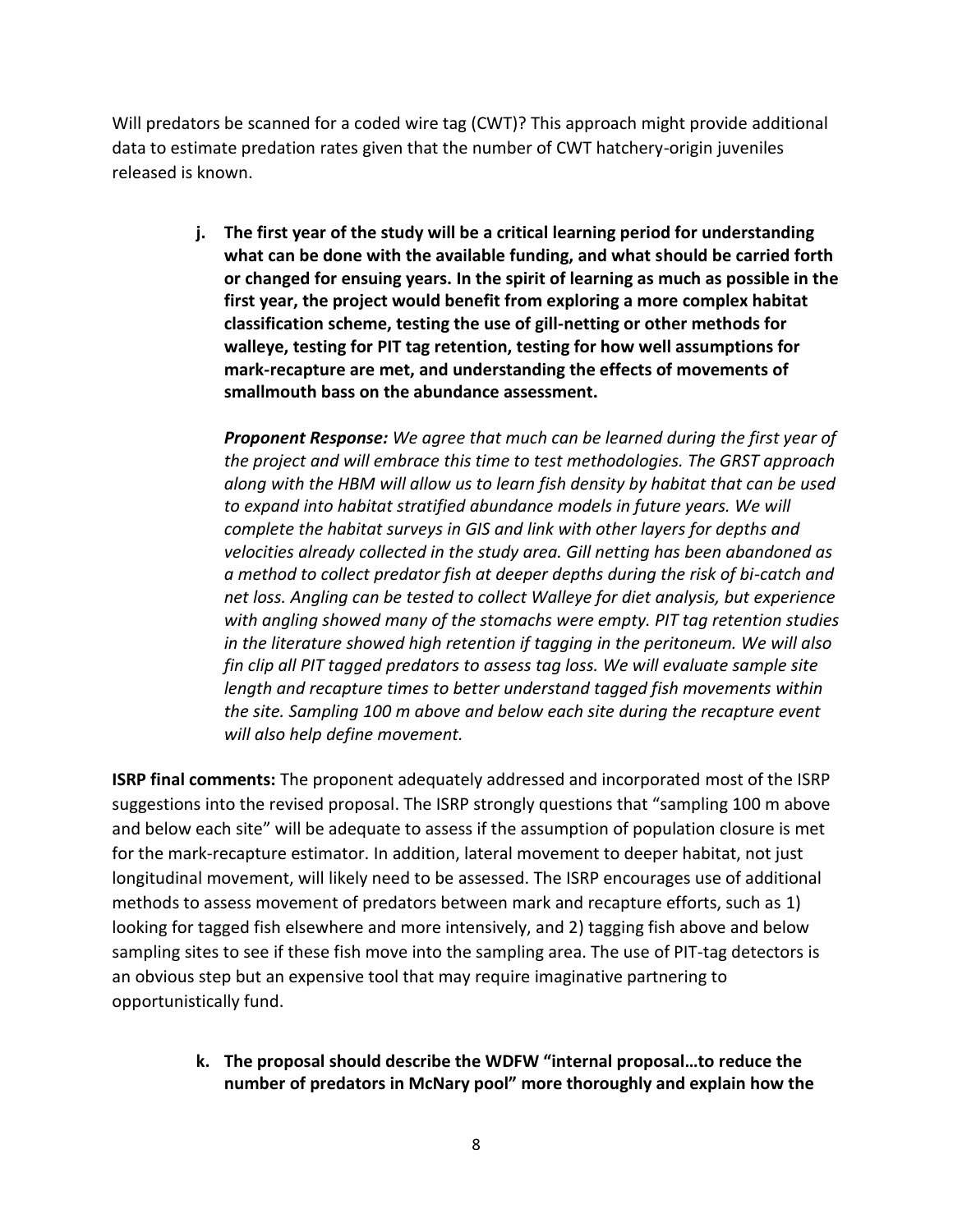**proposal links with this proposal and how the scheduled timeframes for implementation are related.**

*Proponent Response: This has been reworded as the WDFW does not have an internal proposal, but rather are partners in implementing management actions to lift harvest regulation on non-native predator fishes.*

**ISRP final comments:** The proponent provided the additional clarity requested.

**l. A potential confounding factor not addressed is that sampling of smallmouth bass in May and June will be during the most likely time for movement associated with spawning. As observed by Montgomery and Fickeisen (1978) and Petersen et al. (2000), these migrations to spawning areas can be extensive and possibly into non-sampled areas such as the sloughs and the large tributaries that feed the Columbia River in the study area above McNary Dam (Walla Walla River, Snake River, and Yakima River), potentially making a large portion of the smallmouth bass population inaccessible to the described sampling plan in May and June. Is sampling happening at the time of high or low spatial overlap between predator and prey? In that smallmouth bass captured will be PIT tagged, to what degree might existing or new PIT tag detectors in these off-channel habitats and tributaries be used to help estimate the degree to which smallmouth are inaccessible to the sampling plan? There may be need of an additional Implementation Objective to evaluate this confounding factor (e.g., concomitant boat electrofishing or netting in the tributaries; PIT tag detectors at slough entrances).**

*Proponent Response: There will be two sampling periods for this proposal and will occur when there is greatest overlap between predator fish and juvenile salmonids. The first will occur during the first half of May to evaluate predation (i.e., stomach content analysis only) on age-1 Chinook and steelhead smolt, and in early to mid-June to capture predators during the age-0 Chinook smolt outmigration. The second sampling event will occur in June and will include the mark-recapture study to estimate abundance. Some overlap between the first and second sampling event will occur to encompass the subyearling outmigration period. As discussed previously, we will evaluate metrics to help define or extrapolate stocks and species of salmonids found in predator fish diets. We understand that sample timing overlaps with post spawn for WAL and current to post spawn for a portion of the SMB population. In essence, we will be estimating the density of predators responsible for mainstem predation. Further scope and funding could allow for investigations in the proportion of SMB moving into spawning tributaries in the spring. Sampling later to include all post spawn SMB is not realistic. Two factors limit our sampling window which include high flows*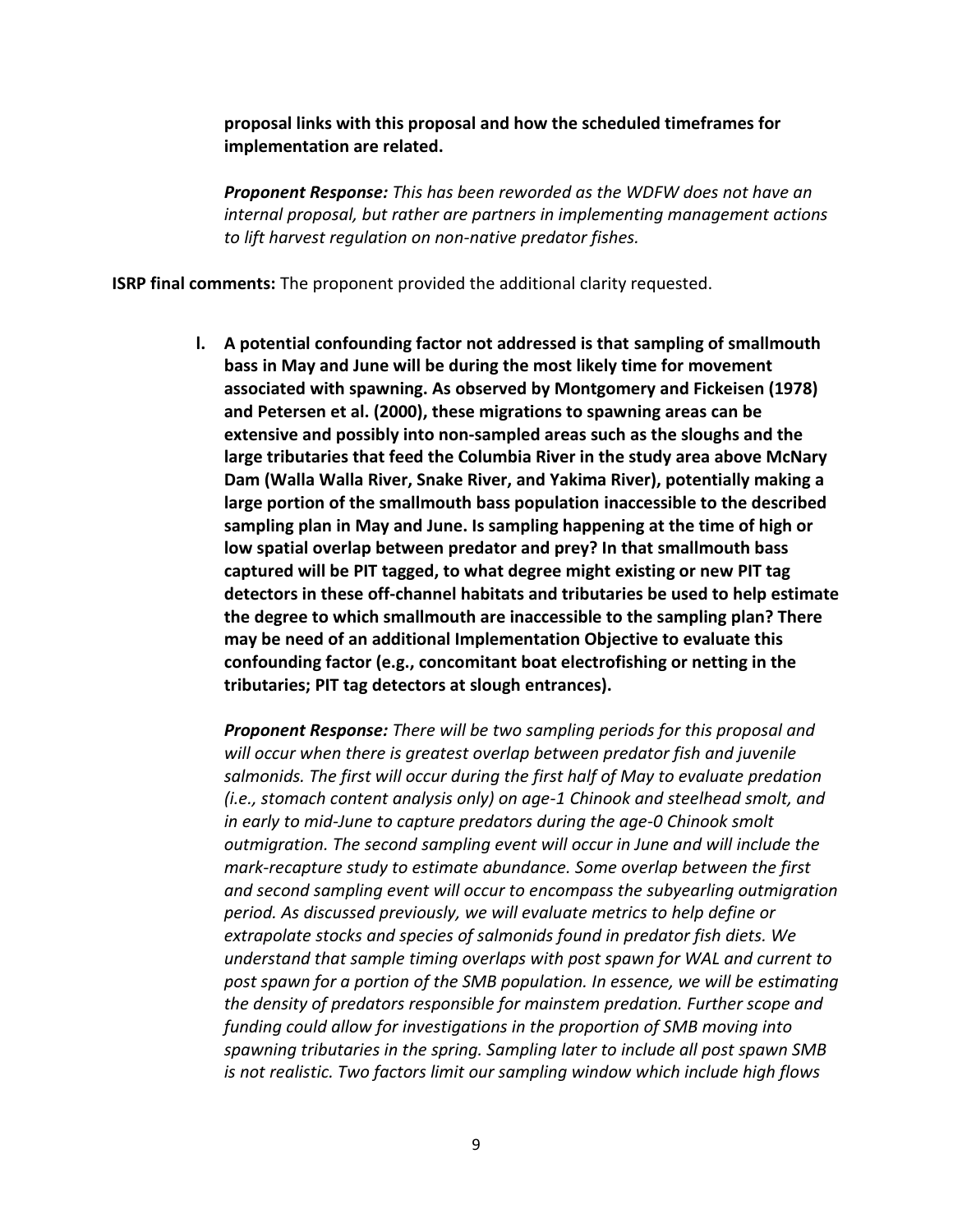*(post HRFCPPA (July) and warm water temperatures >18◦C which tends to occur in mid-July. Therefore, mark-recapture surveys must be conducted in June.*

**ISRP final comments:** The proponent has not fully addressed this ISRP concern. Assumptions need to be fully tested about what portion of the predatory population is present during sampling versus what proportion is accountable for the predation. The transitory nature of fish movement and migration timing as well as sampling timing may need to be annually reexamined based on factors such as temperature and flow.

> **m. The Columbia River Biological Opinion calls for reduced boat electrofishing, and the Office of Protected Resources of NMFS currently is recommending reducing boat electrofishing on the Columbia River in its permitting decisions. Will the proposed research be affected by this decision? If so, will the project obtain adequate data to accomplish its objectives?**

*Proponent Response: We have been and are continuing to work with BPA and NOAA staff on a biological assessment formal consultation process to evaluate effects of boat electrofishing on ESA listed salmonids in the Columbia River. We believe this process will lead to obtaining a section 7 permit to allow allocated take and begin sampling in the spring 2022.*

**ISRP final comments:** The ISRP appreciates the complexity imposed by this issue and recognizes that the efficiency of a stratified sampling design helps reduce the amount of electrofishing that would have been done under other sampling designs. Project challenges that result from permit issues should be documented in annual reports.

> **n. In Section 8, the proponents suggest that the "Project work will indirectly act as a detection program for Northern Pike in the Middle Columbia River." A specific Objective should be stated about early detection of northern pike and other potential fish predators. Will a broader assemblage of non-native fish species be observed and documented in the detection sampling effort (e.g., largemouth bass, yellow perch, crappie, carp, etc.)? While these other nonnative fish may not be important predators of juvenile salmonids, they can have important influence on food webs and may signal emerging predation concerns.**

*Proponent Response: We reworded the Northern Pike detection statement since it is not an objective of this project. However, we will report any capture of Northern Pike to management agencies in the basin. We will capture all nonnative fishes to evaluate their predatory impact on salmonids.*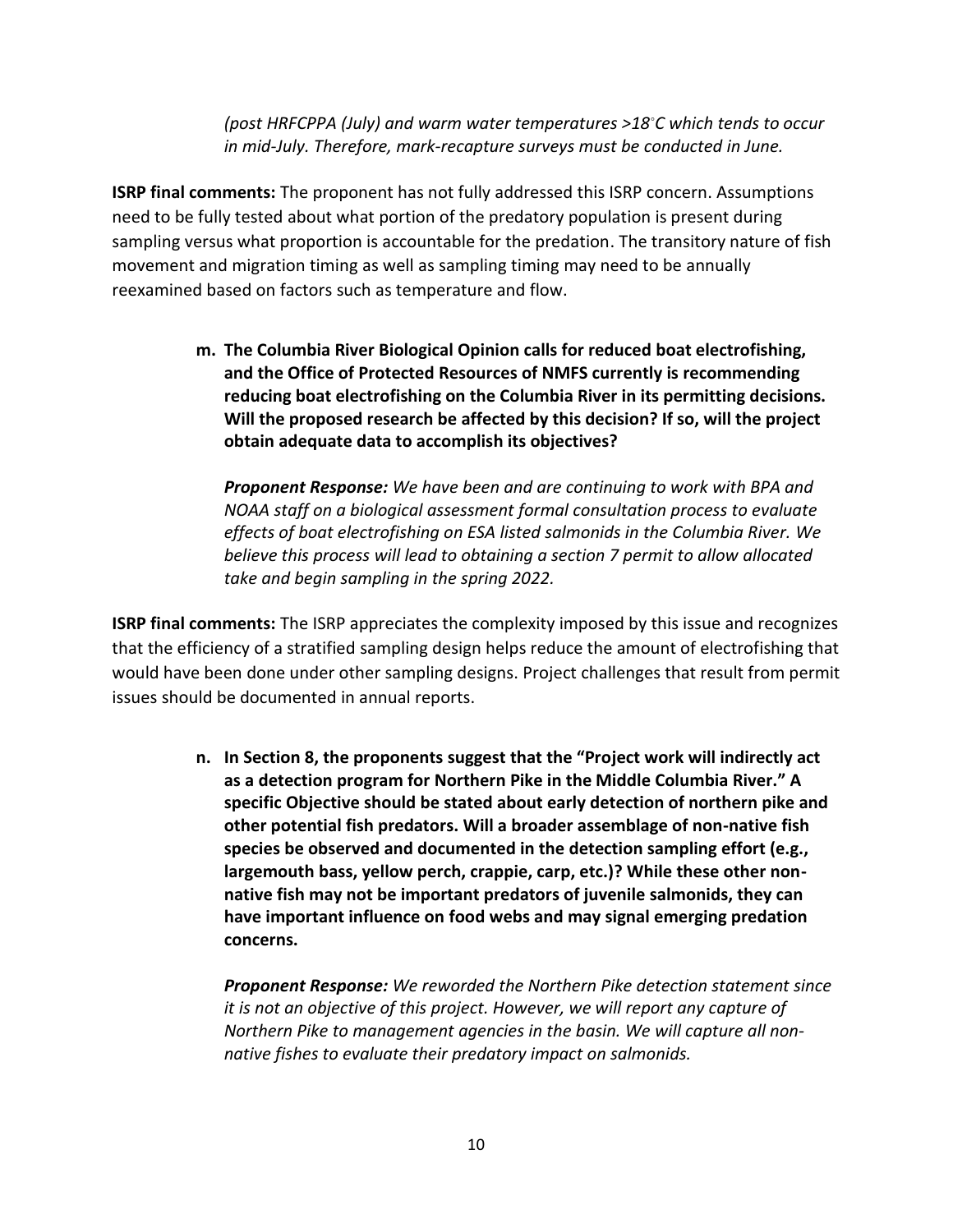**ISRP final comments:** As stated in comments above under the Problem Statement, the wording added to the revised proposal under Objective 5 is vague about how the predatory impact will be evaluated for other non-native fish such as largemouth bass, yellow perch, and crappie. Additional clarity is needed and should be provided in the next annual report.

> **o. Assessing impacts to recovery of listed populations will require relating results to current ESA population status assessments, including integrating predation impacts and survival benefits into population productivity and abundance estimates. The ISRP strongly encourages the proponent to coordinate and share information with ongoing modeling efforts by others doing work in the Columbia Basin.**

*Proponent Response: Findings from this work will be shared as need with other groups involved with salmon recovery in the Columbia basin. Coordination and communication will ensure data collection collaboration with others engaging in research above the McNary Pool.*

**ISRP final comments:** The addition of Objective 6 helped to explain how WDFW intends to share valuable project results and information. It will be important to contact those having past experiences with predator-prey projects in the Columbia Basin for consultation and critique.

### **5. Project Evaluation and Adjustment Process**

*Proponent Response: We removed "adaptive management" as we agree that it is too early for management. Instead, we will evaluate methods each year and make adjustments to improve the study design (e.g., adjust sample site lengths) and analysis to accurately estimate the abundance of predatory fishes and their consumption of juvenile salmonids above McNary. Understanding first year results for site length, time between mark and recapture, and tagged fish movement within sites will help reduce within or between year adjustments to the methods.*

*The WDFW will be the principal investigator and will coordinate and communicate with others conducting salmon recovery in the basin. A management or decision framework will be established once we refine and finalize field methods and modeling analysis.* 

**ISRP final comments:** Although the proponent provided the additional clarity requested, it is important to recognize that adaptive management processes apply at many levels from withinproject adjustments up to major management changes. The project should use an adaptive management framework at all appropriate levels. Progress of and changes to this management framework should be presented in annual reports.